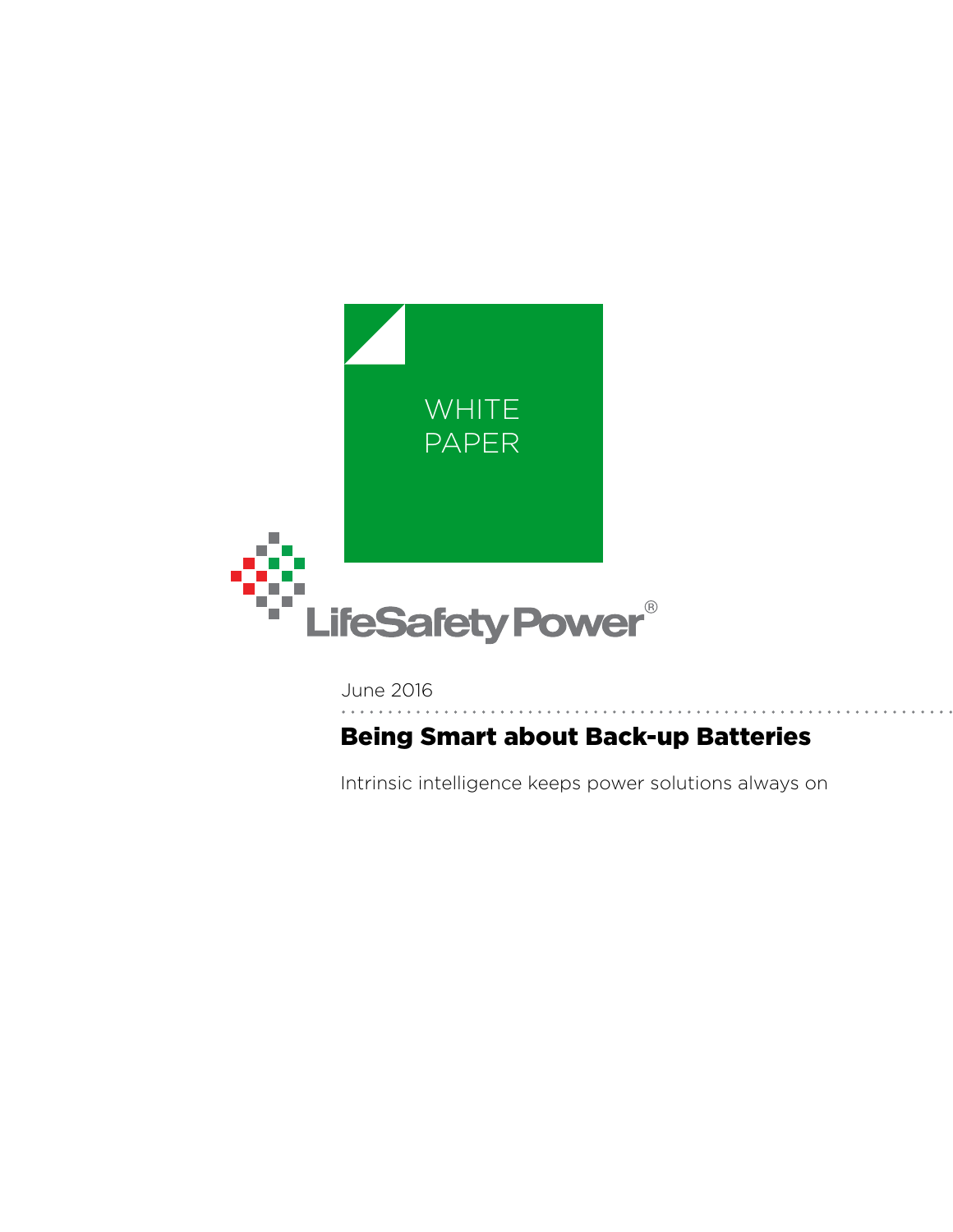



## Contents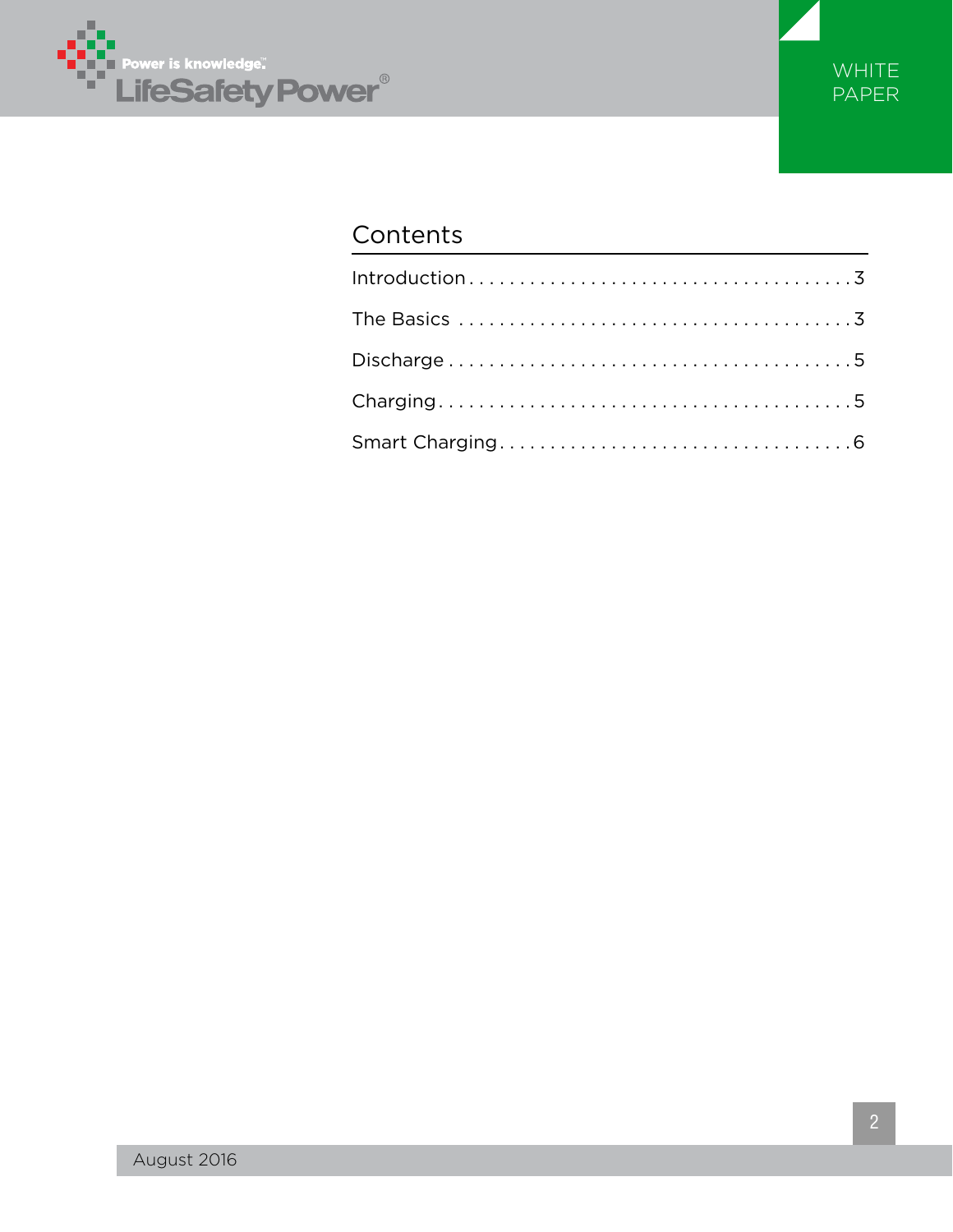



## **Introduction**

Whether it's for single point back-up capability or for a larger scale UPS attached to a POE switch or mid-span injector, the back-up battery is the unseen component that is expected to operate when the unexpected happens. Too often, this component is ignored, and, most often, little thought or action is given to maximizing its lifetime and efficiency.

### **The Basics**

First, let's provide a little background on batteries. Most batteries used in the security and fire alarm industry are of the lead-acid type, the same basic technology used in most conventional automobiles. Despite their larger size versus other types of batteries, the cost per watt still makes them suitable in many applications where size is not a large detriment. Invented in 1859, lead acid batteries are the oldest type of rechargeable battery.

The battery has several main components: electrodes, plates, electrolyte, separators, terminals, and housing. The positive and negative electrodes are rigid metallic grids; usually perforated or grooved to maximize surface area; constructed of lead dioxide and lead, respectively; and employing separators between them to avoid short circuiting .

The electrolyte is a sulfuric acid, containing aqueous H+ and SO4-2 ions. A cell will produce 2.1 - 2.3 volts and is usually connected in series with other cells to produce higher voltages, typically 12 or 24 VDC. Terminals are fastened to the end positive and negative electrodes and protrude through the plastic case housing.



Lead Acid Battery Construction (Graphic courtesy of www.reuk.co.uk)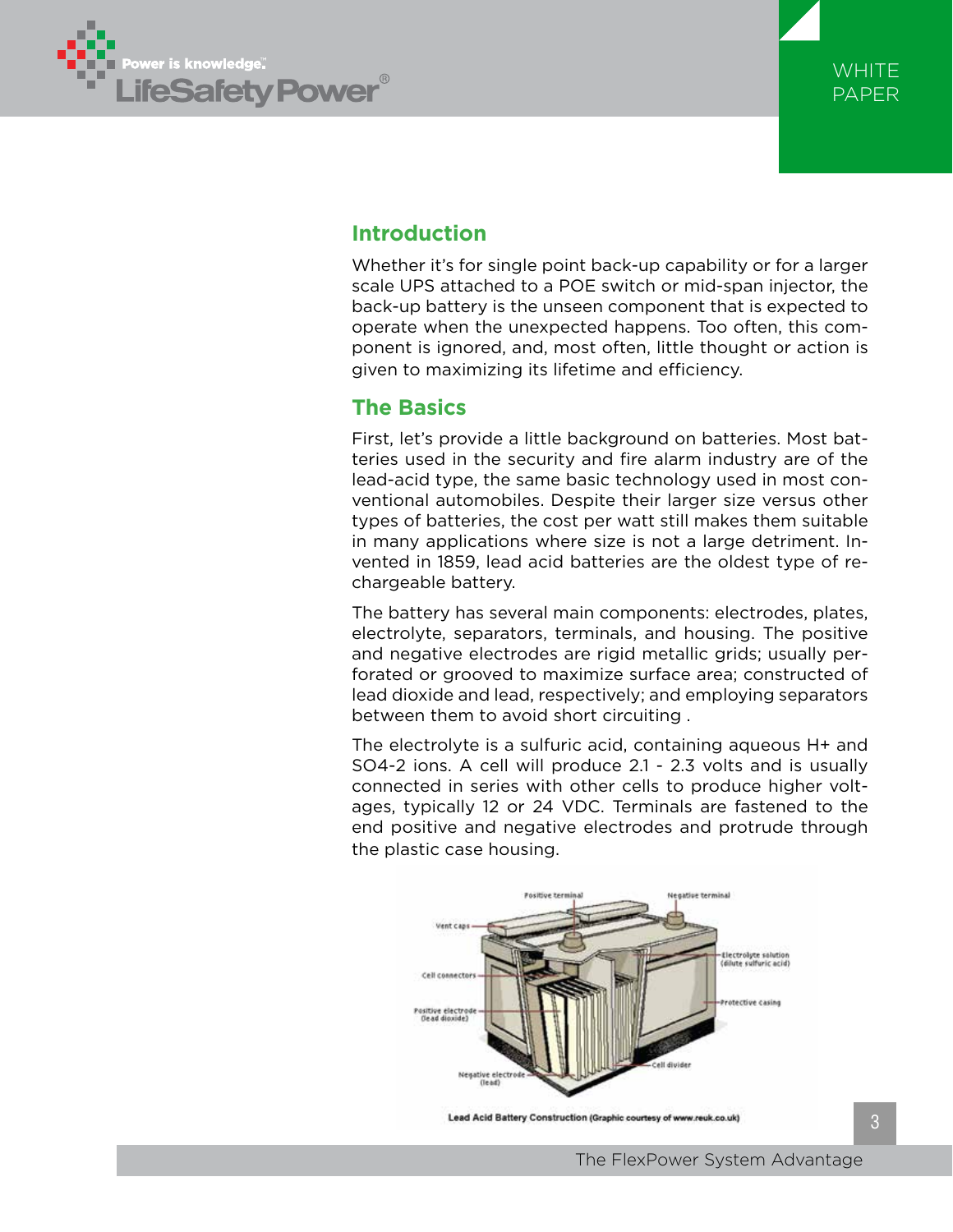



In an oxidation-reduction (Redox) reaction, the charged sulfate ions react with the uncharged lead atoms at the negative electrode, producing free electrons, as follows:







When a load is connected to the battery terminals, current (electrons) begins to flow. The electrolyte, which was at a chemical equilibrium, produces more electrons to maintain the current flow and results in lead sulfate forming on the electrodes with a corresponding weakening of the acid solution. Peukert's equation is commonly used to determine battery "capacity", which is how long a battery can supply power when discharged at the specified rate. The original Peukert equation was based on a 1 Amp discharge rate, rarely used today to publish a battery rating. The equation has since been modified to incorporate various discharge rates.

$$
T = C/(1/(C/R))n \times (R/C)
$$

Where:

 $T = time$ 

- C = capacity of the battery (amp-hours)
- I = discharge (load) current

R = battery hour rating, i.e. 100 hour rating, 20 hour rating, 10 hour rating etc.

n = Peukert's exponent for that particular battery type (1.3 for deep discharge batteries)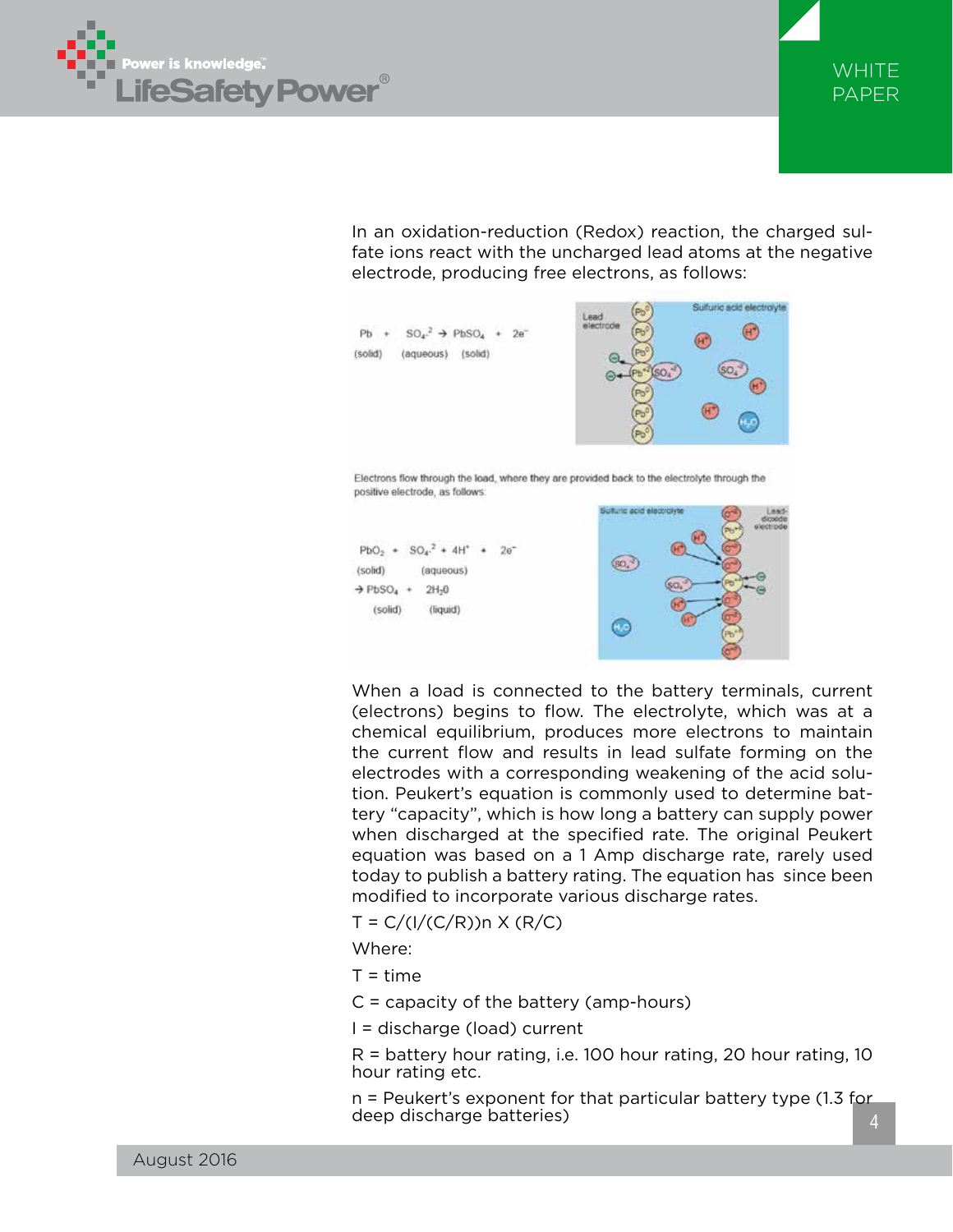



Under normal powered conditions, the diode is reverse biased and not conducting current, allowing the current to flow through the lock normally.

## **Discharge**

Because of the inefficiencies in the chemical process and imperfections in material and construction, batteries have a limited number of recharge cycles. Over-discharge leads to "sulfation" and the reaction becomes irreversible when the size of the lead-sulfate formations become too large, effectively ruining the battery. Also, this may cause the formation of highly combustible hydrogen gas and other poisonous gases, which may manifest itself in battery "bulging". In any event, the deeper the discharge of the battery, the fewer recharge cycles are available in the battery as illustrated in the following graph of a representative lead acid battery. Thus, deep discharge is a condition to be avoided.



## **Charging**

cy") is nearly 100%, but this drops as the charge cycle nea<mark>rs <sub>5</sub></mark> When a battery is charged, the electrons flow in the reverse direction (from positive electrode to negative electrode), producing a reverse set of chemical reactions, removing the lead sulfate deposits on the electrodes and "recharging" or strengthening the electrolyte solution. At the beginning of the charge cycle, the efficiency of the process ("coulomb efficiencompletion.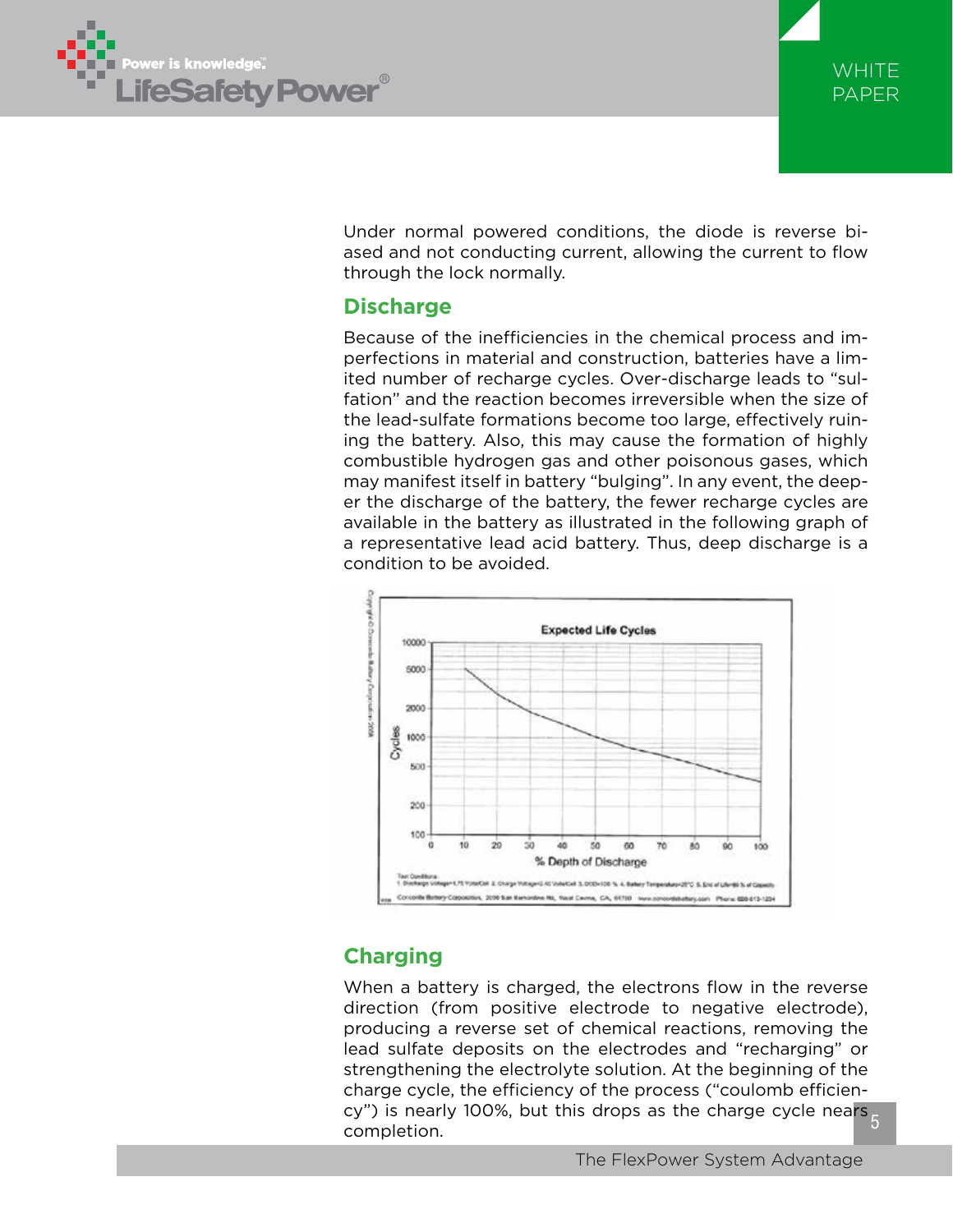

•

•

•



"Float charging", the most commonly used charge method, involves the application of a constant voltage ("float voltage"), held constant throughout the battery's operation or used in a particular phase of charging. The appropriate float voltage varies based on temperature and unique battery characteristics and may usually be kept connected indefinitely without damaging the battery.

The charging mechanism most often used in power supply battery charging circuits for security and fire employs a positive temperature coefficient (PTC) device, where internal resistance increases with temperature and acts in a self-limiting fashion. This limits the charge current from the power supply into the battery and is set to a low value that is sufficient for float charging. This method has several drawbacks, including the inability of a single PTC device to work across the range of potential battery sizes and adverse temperature effects. More generally speaking, speaking, conventional charge methods suffer from several limitations, including:

Inability to deliver adequate current at the beginning of the charge cycle

Using the main power supply as the voltage source for charging the battery. Therefore, the power supply must be set to a value of voltage that is higher than that required by regulatory standards. For example, a 24 VDC battery must be charged at 27.1 - 27.6 volts. However, agency listing standards, such as ANSI/UL-1481, require any equipment holding a regulated listing to be no higher than 10% over the rated voltage, i.e., 26.4 volts maximum for 24 volt equipment. Further, in certain higher temperature environments, the combination of higher voltage and elevated temperatures may result in equipment malfunction.

- The tendency of some installers to utilize that higher value of •
- voltage as a reason to use a smaller wire gauge than neces-•
	- sary, without realizing that the working voltage will be significantly lower when operating from battery. A 24 VDC system will drop to 20.4 VDC as the battery discharges. •

Inability to recharge a battery that has been subjected to deep discharge conditions.

Non-linear and unpredictable charge time under all circumstances.

Possibility of battery undercharging - charging a battery to only 90% of capacity will allow sulfation of the battery, per-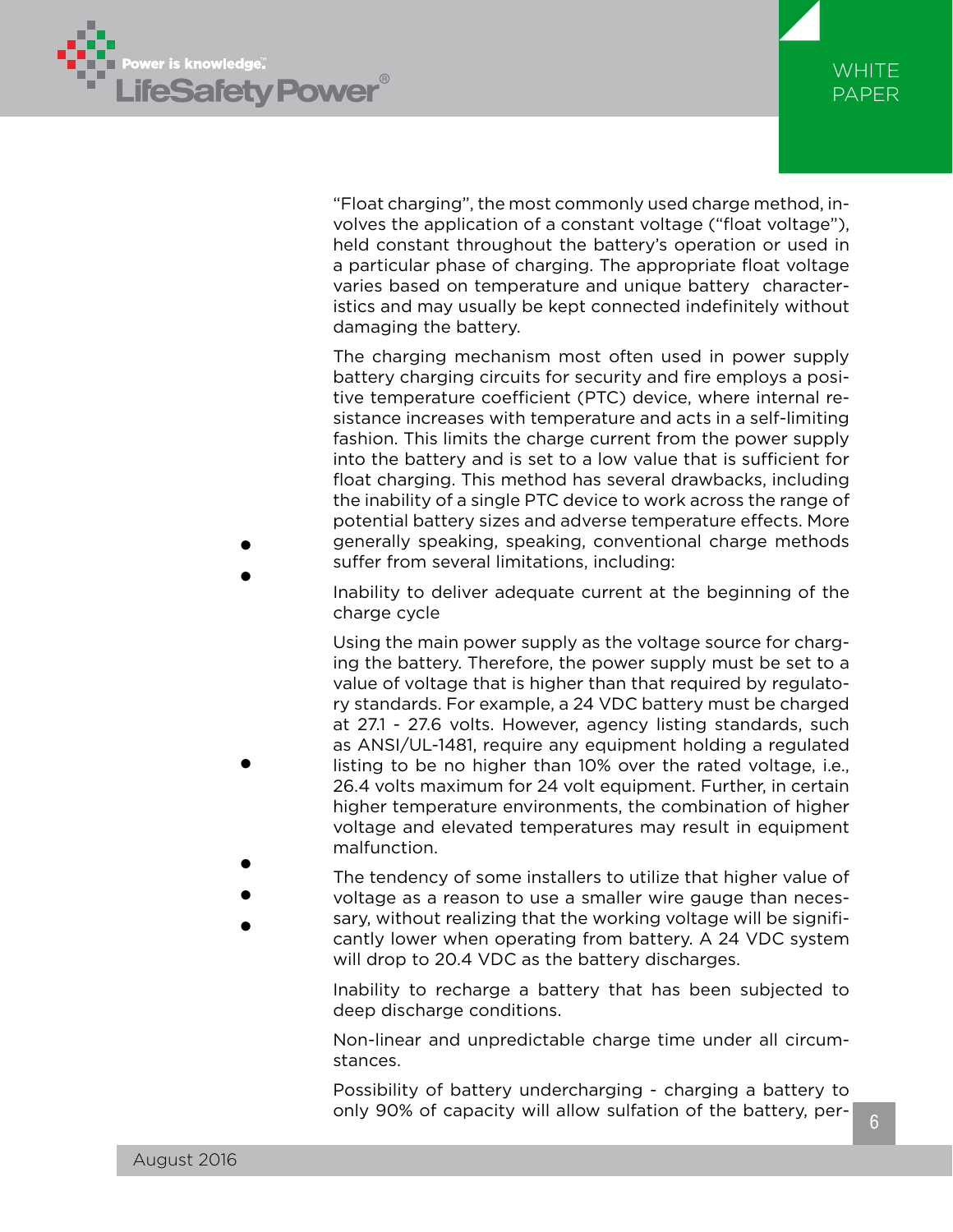



manently reducing the amp-hour capacity of the battery by the 10% of battery chemistry not reactivated by the incomplete charging cycle.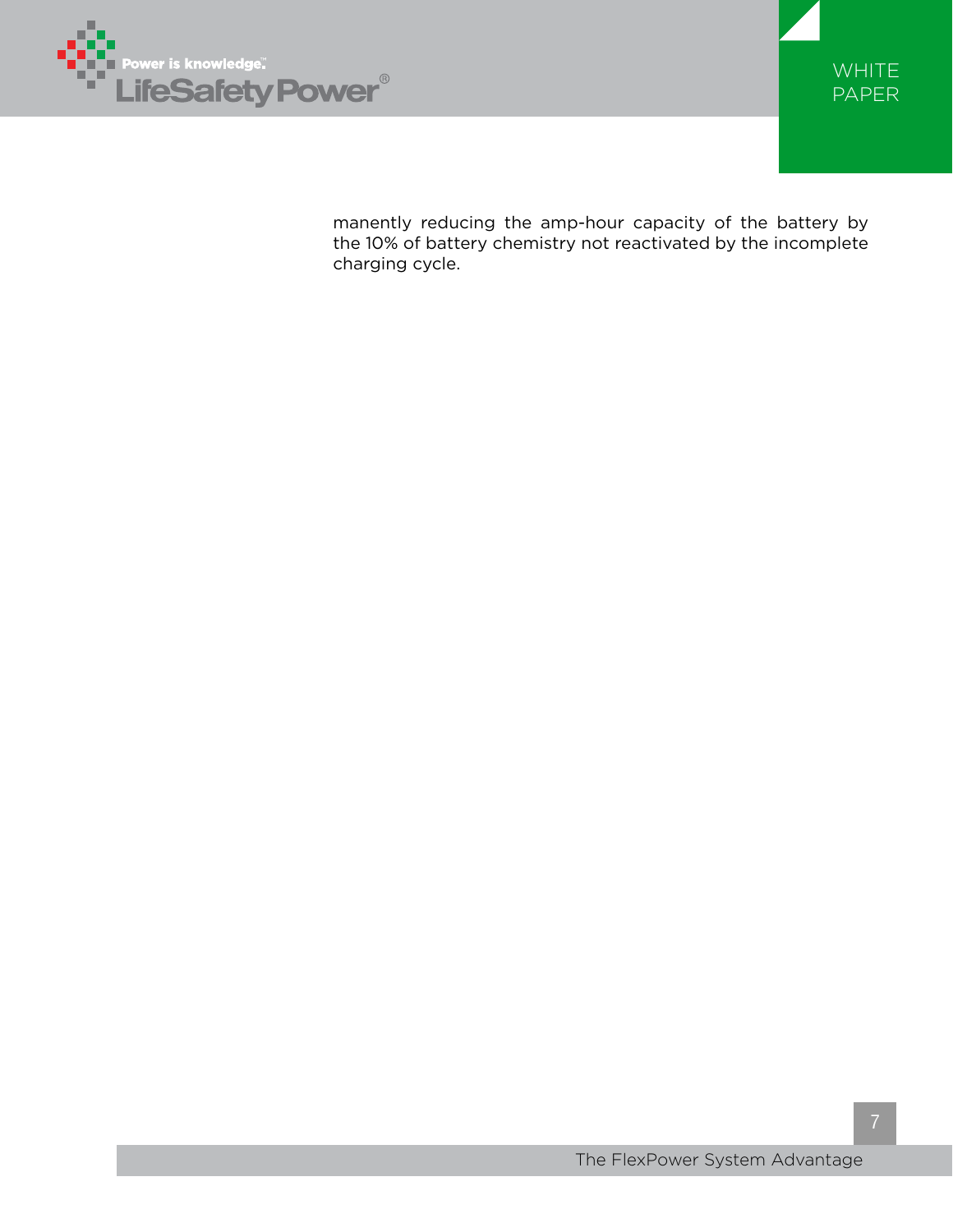



### **Smart Charging**

Given a thorough understanding of battery technology and charging, LifeSafety Power Inc.(LSP)has taken a "from the ground up" approach to designing an intelligent battery charge technique that shortens charge time and maximizes battery life. This approach is implemented as a separate circuit in all LSP power supplies and allows the charge voltage to go higher than the main supply voltage, reducing stress and heat generation on attached devices while providing optimum charge to the battery in all phases of the charge cycle. The circuit's "Jump start" feature provides maximum current at the beginning of the charge cycle to get battery chemistry moving and reduce the effects of deep discharge. A microprocessor is used to control the charge cycle such that the charge current is always fully regulated. LSP's "constant current charge" technique applies and regulates the maximum allowable current to the battery for the majority of the charge period, providing for the fastest possible return to full charge. Unaffected by temperature, this produces a linear and predictable charge time for the connected battery. Charge current is programmable based on battery capacity, and, for longer battery life, charge current may be matched to battery size. The primary output of the power supply is thus maintained within the regulated voltage definition of the listing agencies. The following graphic shows a comparison between this "smart charge" and conventional techniques.



Additional options offered by LSP provide much desired capability. The first is a smart microprocessor-based disconnect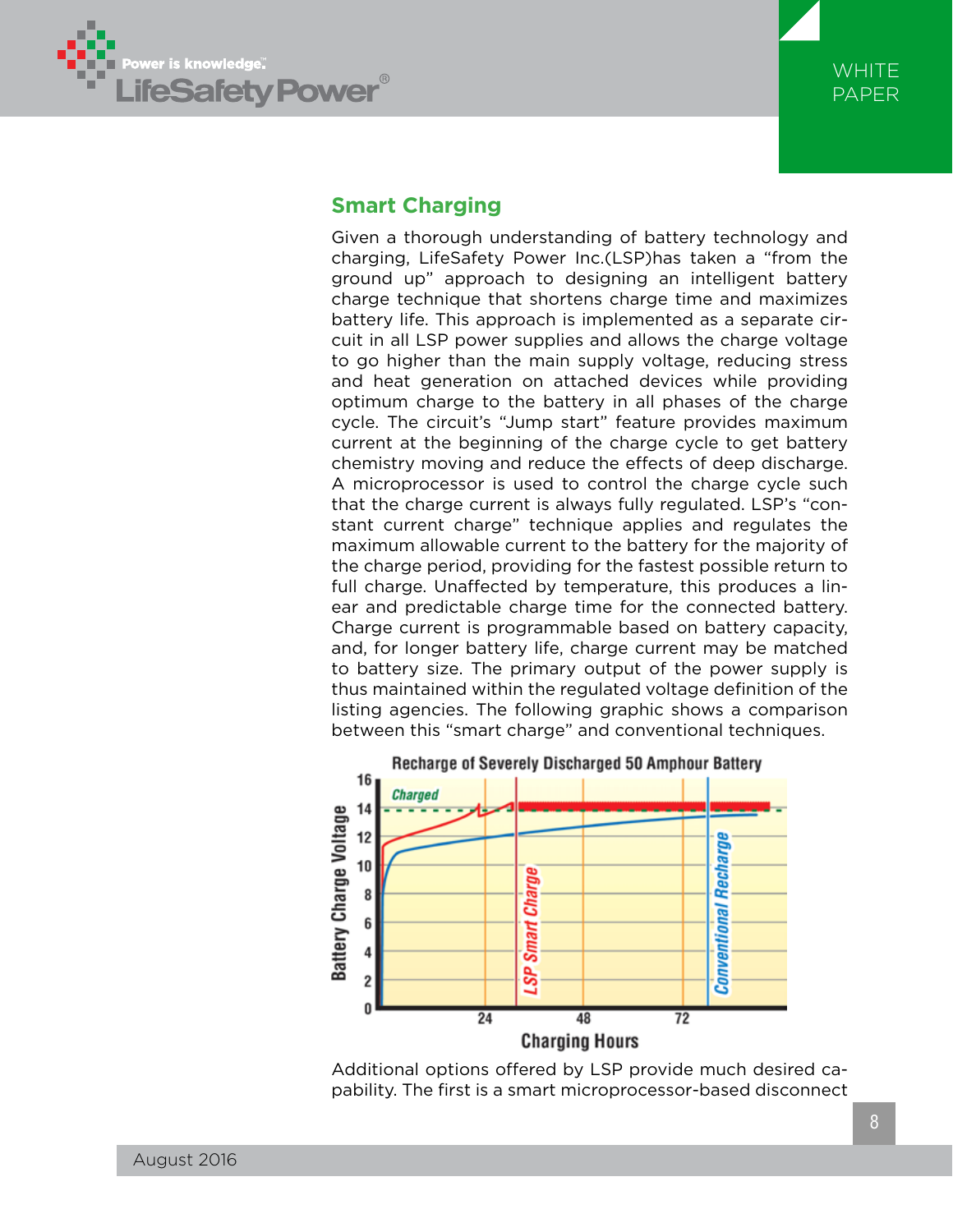



module, which monitors the battery and will disconnect it when a specific trigger voltage is reached during discharge. This is to prevent deep discharge and resultant permanent battery damage. The second is a network monitoring module, allowing remote supervision of the battery. In addition to graphical representations of battery level, the existing battery state may be determined via continuous sensing of charge voltage and current and remote battery tests may be initiated using the actual connected system as the test load. Time tracking of total installed time and replacement dates, as well as e-mail notification of battery condition and replacement need are also provided.

Given the criticality of maintaining equipment and system uptimes, particularly in UPS products powering POE switches and mid-span injectors, it makes good operation and financial sense to insure that everything possible is being done to maintain and monitor the health of the back-up power source. LifeSafety Power's current product offering and planned future innovations in battery test, display, and diagnostics represent an important step in providing overall system reliability and uptime.

## **Conclusion**

LifeSafety Power solutions are purpose built for always-on, mission critical applications, no matter the customer or their vertical market. With deep diagnostics, remote networking and microprocessor techniques such as Smart Charging, customers are assured of robust reliability and guaranteed uptime for their physical security and life safety equipment.